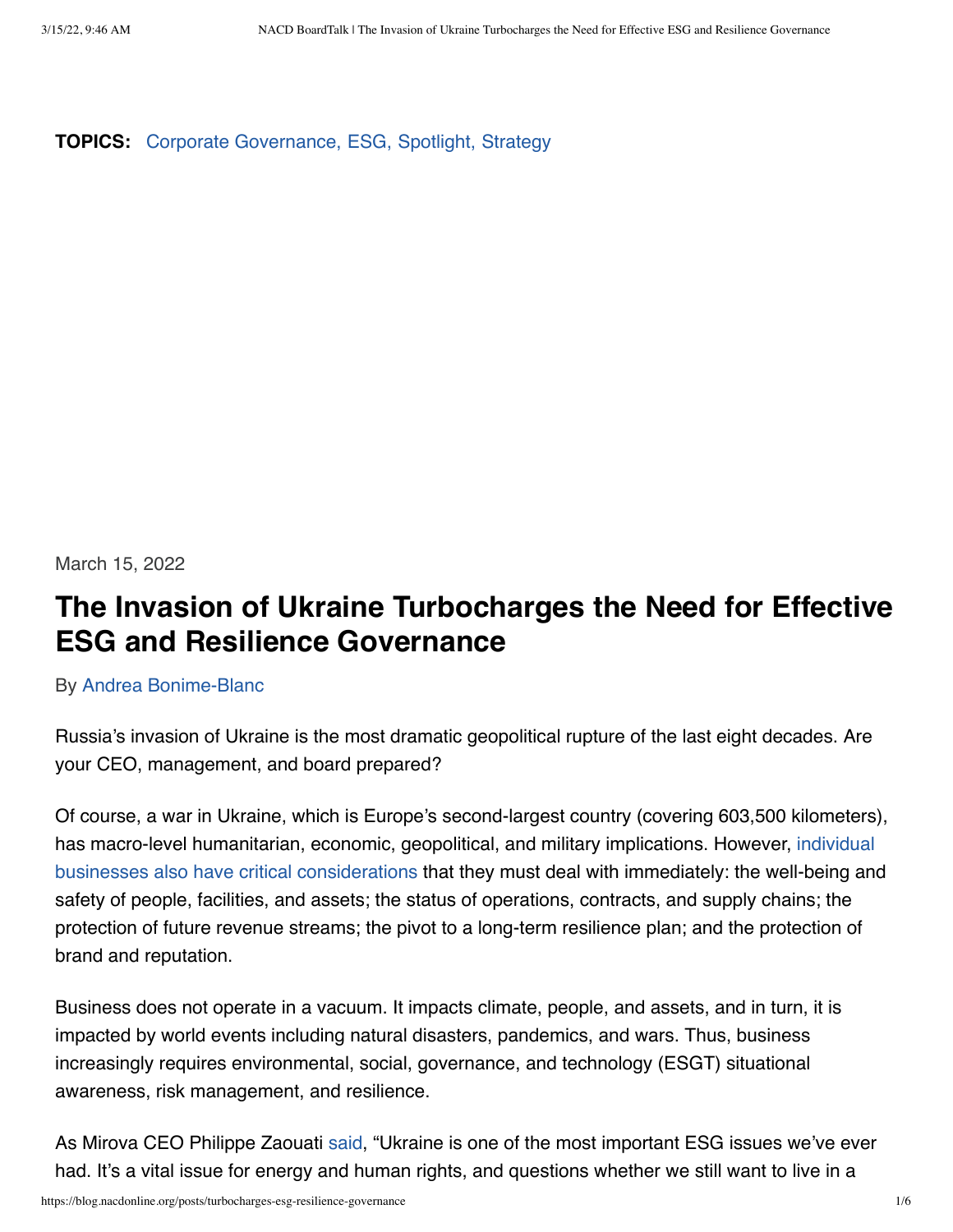democracy or not."

In the context of the invasion of Ukraine and the subsequent economic sanctions on Russia, the business world has seen the full spectrum of corporate reactions from those professing to be walking the talk by immediately leaving Russia (BP) to those who say that they are acting consistently with their ESGT programs by staying in Russia to serve essential foods such as baby formula (Danone) to those with ESGT programs taking their time to leave (investment banks such as Goldman Sachs Group) to those devoid of ESGT programs refusing to shut down operations (crypto companies).

ESGT is not primarily about ratings, metrics, or investor- or regulator-imposed requirements. Rather, at its best, ESGT is the discipline of understanding and deploying your company's core environmental, social, governance, and technology issues, risks, and opportunities in strategy and tactics consistent with your mission, vision, and values. If a company builds an ESGT-resilient organization, the metrics and the ratings will reflect this success. On the heels of the invasion of Ukraine, companies that have publicly embraced ESGT will need to account for how they handled the crisis and whether they did so in alignment with their professed ESGT principles.

## **What Is a Board to Do?**

The short answer is "a lot." In the wake of Russia's invasion of Ukraine, your board should start by engaging in profound introspection. Is your board properly structured and populated to be ready for the world as it is and as it will be—instead of the world as it was prior to the Russian invasion (and the COVID-19 pandemic)?

Several steps can help your company prepare for the current and future world.

**Build a board skills matrix if you don't have one already.** Consider the following two questions as you build it:

- Do you have columns for ESG, technology, cybersecurity, risk management, and resilience expertise? If not, it's time to add one or more of these columns to your matrix.
- Are there directors presently serving with one or more of those skills? If not, start looking for new directors, who might be business-savvy chief risk officers, digital transformation and cyber experts, futurists, and systems thinkers.

**Ask management questions relevant to your company's ESGT profile.** Use the following list as a guide for ESGT issues, risks, and opportunities related to the Ukraine invasion to discuss as a board. Then, make this discussion a regular practice, connect it to risk governance, and ensure it is embedded in strategy and opportunity governance.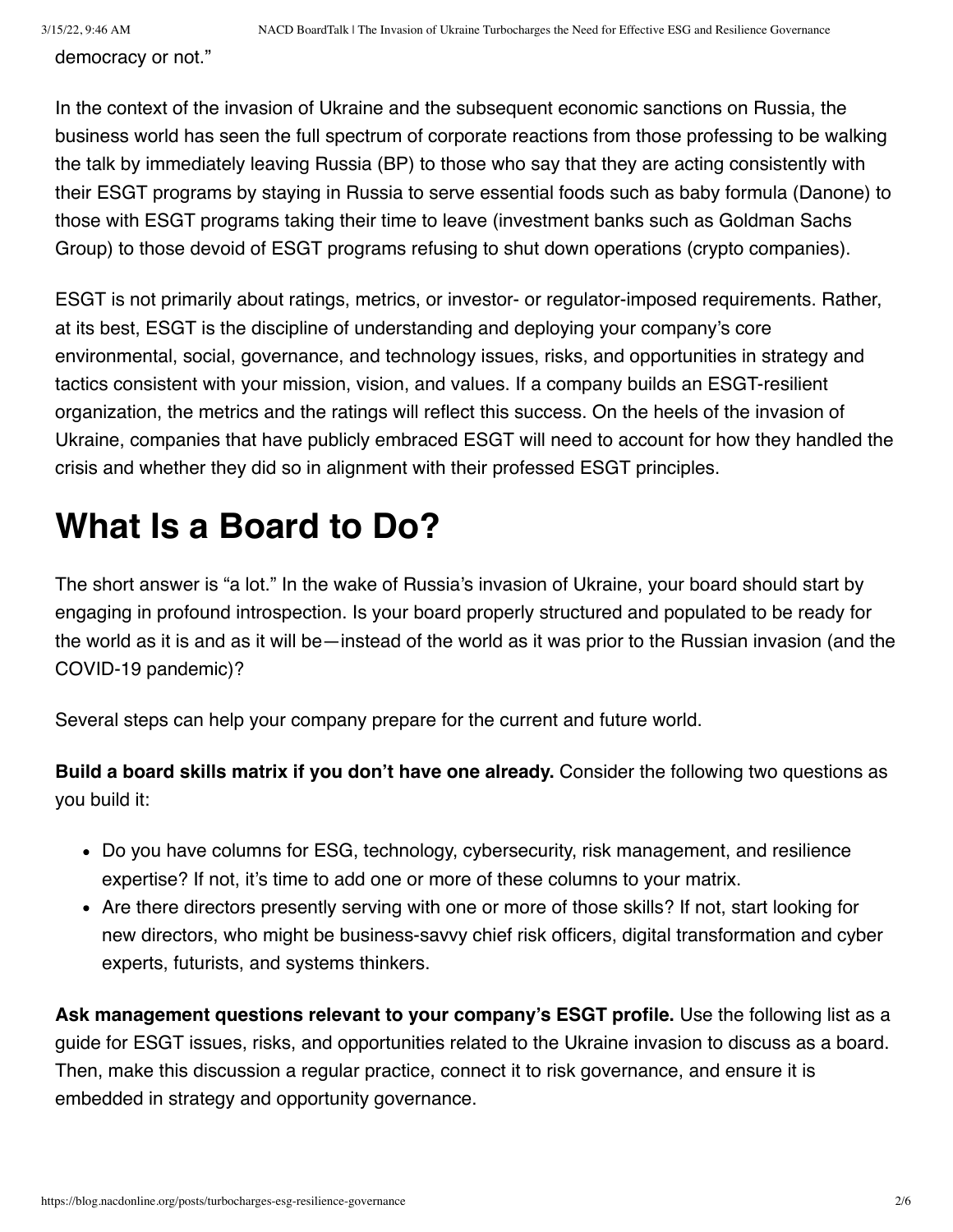- **Environmental:** destruction of habitats, cities, plants, infrastructure, facilities, and offices; pollution from destruction; destruction of agriculture and food supplies; ecological disaster due to closeness to nuclear plants; and biodiversity loss
- **Social:** health and safety of employees, contractors, partners, and their families; human rights; political speech; labor rights; migration issues; discrimination, harassment, and bullying; and data protection
- **Governance:** geopolitical and geoeconomics risk preparedness; reputation risk management; resilience building; the CEO's public comments; sanctions compliance; review of investments, partnerships, and joint ventures; review of supply chain contracts; and review of sales contracts
- **Technology:** Internet access and usage; social media; digital chatter; cybersecurity; data privacy; data back-up; hardware and device maintenance; Internet of Things; and drones

**Assess risk governance.** What's the state of your risk oversight processes? Do you only schedule related discussions when and if there is a material event, or do you have a systematic approach to reviewing risk and embedding it into your strategic exercises? Specifically, boards should ask themselves the following questions:

- Do we have board directors who are risk-savvy and experienced?
- Do we have a committee that oversees risk proactively beyond the audit committee?
- Does the company have a savvy chief risk officer and team? Do the team members have the resources and tools necessary not only to manage risk but also for foresight and futureproofing? Do they report to the board, or does the board talk to them regularly?

**Assess organizational resilience oversight**. What's the state of your organizational resilience? Do you exercise regular oversight of the following?

- Crisis management plan and team, including a board liaison or member
- Business continuity plan and team
- People protection plans, including travel
- Remote work ecosystem
- Data protection and back-up systems
- Cybersecurity
- Facilities protection
- Third-party experts on call, including legal, public relations, cybersecurity, and rescue experts

# **The Bigger Picture**

How do you want to be regarded by your stakeholders, and what is your company's appetite for [reputation risk? Do you want to be remembered as a company that took a stand early and firmly, such](https://www.wsj.com/articles/oil-company-bp-shell-exxon-russia-ukraine-11646620145#:~:text=When%20BP%20announced%20plans%20to,on%20Rosneft) as BP and Exxon Mobil Corp? Or do you want to be named on a variety [of boycott lists](https://www.boycottrussia.info/top-companies) for wanting to continue doing business in Russia after economic sanctions began? If you decide to continue doing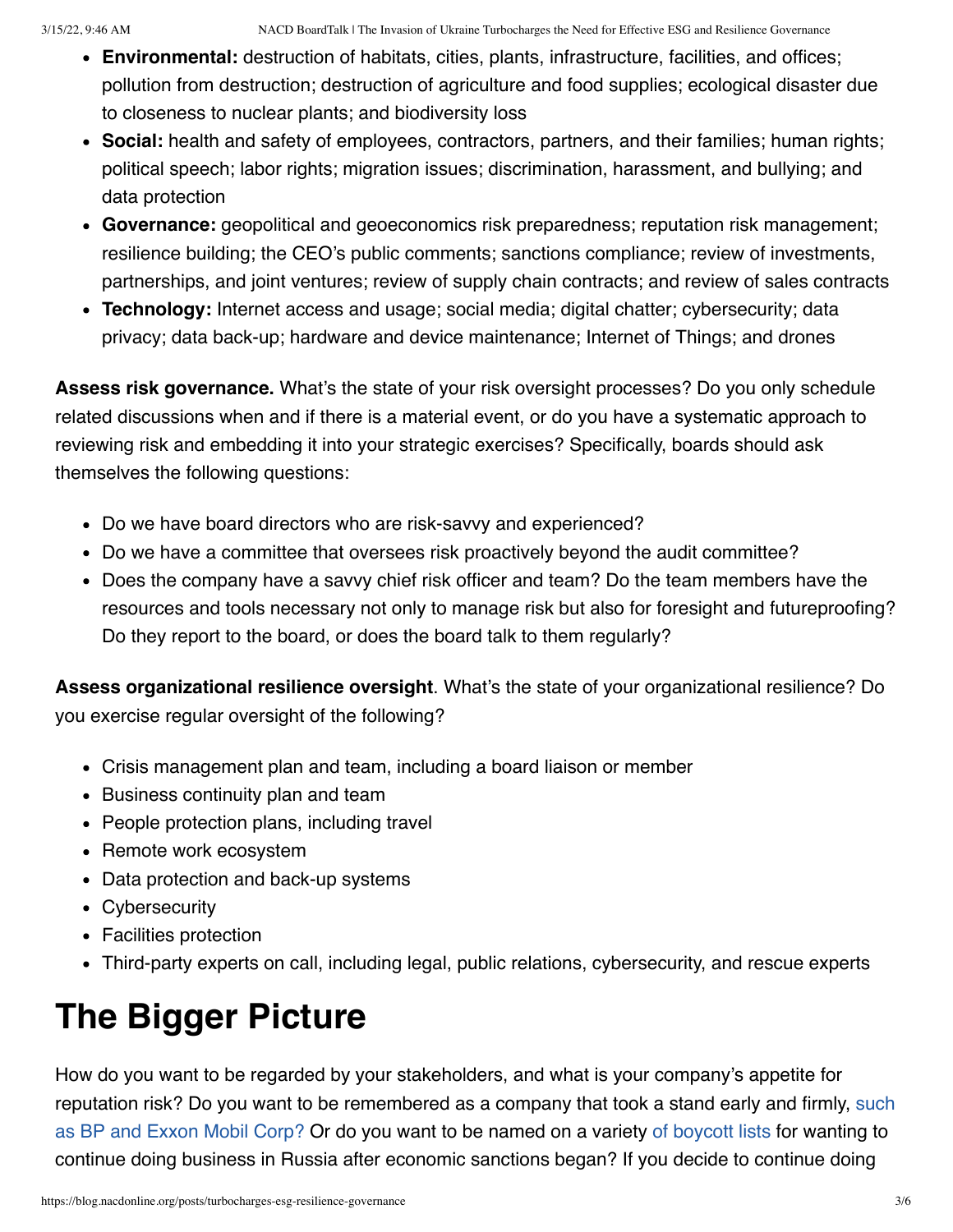business in Russia, do you have a well-thought-out policy, plan, and communications strategy that is consistent with your professed values, purpose, and ESGT program?

[While the world is absorbed in this global crisis, other big systemic challenges aren't going away \(see](https://www.ipcc.ch/) the Intergovernmental Panel on Climate Change report that was recently released). In this deeply turbulent time, corporate boards must double down on ESGT risk governance, foresight, situational awareness, and resilience-building—and do it for the long term.

If there were ever a time for ESGT oversight, it is here and now.

*Andrea Bonime-Blanc is founder and CEO of GEC Risk Advisory; serves on several boards, including that of the NACD New Jersey Chapter; and is the author of several books, including* Gloom to Boom: How Leaders Transform Risk into Resilience and Value *(Routledge, 2020).*



*NACD: Tools and resources to help guide you in unpredictable times.*

**[Become a member today.](https://www.nacdonline.org/membership/become_member.cfm?ItemNumber=63700#)**

### **COMMENTS**

### **READ RELATED CONTENT**

[Environmental Social and Governance](https://blog.nacdonline.org/search?filter%5Btag%5D=environmental-social-governance) [Resilience](https://blog.nacdonline.org/search?filter%5Btag%5D=resilience) [Russia-Ukraine Crisis](https://blog.nacdonline.org/search?filter%5Btag%5D=russia-ukraine-crisis)